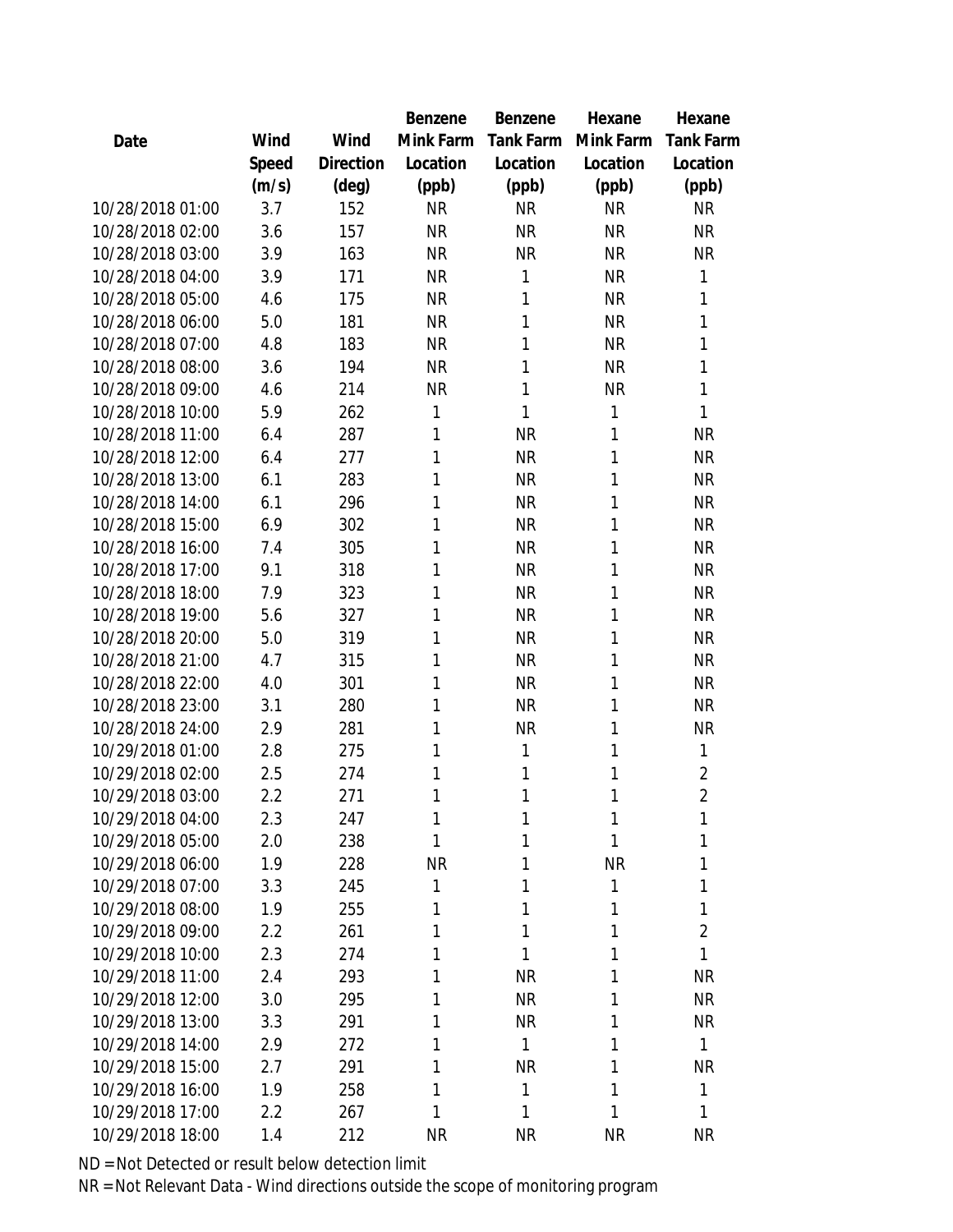|                  |       |           | Benzene      | Benzene   | Hexane       | Hexane           |
|------------------|-------|-----------|--------------|-----------|--------------|------------------|
| Date             | Wind  | Wind      | Mink Farm    | Tank Farm | Mink Farm    | <b>Tank Farm</b> |
|                  | Speed | Direction | Location     | Location  | Location     | Location         |
|                  | (m/s) | (deg)     | (ppb)        | (ppb)     | (ppb)        | (ppb)            |
| 10/29/2018 19:00 | 1.2   | 164       | <b>NR</b>    | <b>NR</b> | <b>NR</b>    | <b>NR</b>        |
| 10/29/2018 20:00 | 1.3   | 132       | <b>NR</b>    | <b>NR</b> | <b>NR</b>    | <b>NR</b>        |
| 10/29/2018 21:00 | 2.7   | 122       | <b>NR</b>    | <b>NR</b> | <b>NR</b>    | <b>NR</b>        |
| 10/29/2018 22:00 | 2.1   | 105       | <b>NR</b>    | <b>NR</b> | <b>NR</b>    | <b>NR</b>        |
| 10/29/2018 23:00 | 2.6   | 99        | <b>NR</b>    | <b>NR</b> | <b>NR</b>    | <b>NR</b>        |
| 10/29/2018 24:00 | 3.3   | 108       | <b>NR</b>    | <b>NR</b> | <b>NR</b>    | <b>NR</b>        |
| 10/30/2018 01:00 | 3.8   | 127       | <b>NR</b>    | <b>NR</b> | <b>NR</b>    | <b>NR</b>        |
| 10/30/2018 02:00 | 3.9   | 131       | <b>NR</b>    | <b>NR</b> | <b>NR</b>    | <b>NR</b>        |
| 10/30/2018 03:00 | 4.0   | 128       | <b>NR</b>    | <b>NR</b> | <b>NR</b>    | <b>NR</b>        |
| 10/30/2018 04:00 | 4.1   | 127       | <b>NR</b>    | <b>NR</b> | <b>NR</b>    | <b>NR</b>        |
| 10/30/2018 05:00 | 4.4   | 131       | <b>NR</b>    | <b>NR</b> | <b>NR</b>    | <b>NR</b>        |
| 10/30/2018 06:00 | 3.8   | 131       | <b>NR</b>    | <b>NR</b> | <b>NR</b>    | <b>NR</b>        |
| 10/30/2018 07:00 | 3.7   | 145       | <b>NR</b>    | <b>NR</b> | <b>NR</b>    | <b>NR</b>        |
| 10/30/2018 08:00 | 5.0   | 157       | <b>NR</b>    | <b>NR</b> | <b>NR</b>    | <b>NR</b>        |
| 10/30/2018 09:00 | 6.1   | 167       | <b>NR</b>    | <b>NR</b> | <b>NR</b>    | <b>NR</b>        |
| 10/30/2018 10:00 | 6.0   | 172       | <b>NR</b>    | 1         | <b>NR</b>    | 1                |
| 10/30/2018 11:00 | 4.9   | 179       | <b>NR</b>    | 1         | <b>NR</b>    | 1                |
| 10/30/2018 12:00 | 4.2   | 174       | <b>NR</b>    | 1         | <b>NR</b>    | $\mathbf{1}$     |
| 10/30/2018 13:00 | 4.1   | 177       | <b>NR</b>    | 1         | <b>NR</b>    | $\mathbf{1}$     |
| 10/30/2018 14:00 | 3.9   | 178       | <b>NR</b>    | 1         | <b>NR</b>    | 1                |
| 10/30/2018 15:00 | 3.5   | 168       | <b>NR</b>    | <b>NR</b> | <b>NR</b>    | <b>NR</b>        |
| 10/30/2018 16:00 | 3.2   | 169       | <b>NR</b>    | <b>NR</b> | <b>NR</b>    | <b>NR</b>        |
| 10/30/2018 17:00 | 2.5   | 156       | <b>NR</b>    | <b>NR</b> | <b>NR</b>    | <b>NR</b>        |
| 10/30/2018 18:00 | 4.0   | 173       | <b>NR</b>    | 1         | <b>NR</b>    | $\mathbf{1}$     |
| 10/30/2018 19:00 | 5.0   | 199       | <b>NR</b>    | 1         | <b>NR</b>    | 1                |
| 10/30/2018 20:00 | 2.0   | 294       | $\mathbf{1}$ | <b>NR</b> | $\mathbf{1}$ | <b>NR</b>        |
| 10/30/2018 21:00 | 2.3   | 342       | 1            | <b>NR</b> | 1            | <b>NR</b>        |
| 10/30/2018 22:00 | 1.4   | 354       | 1            | <b>NR</b> | 1            | <b>NR</b>        |
| 10/30/2018 23:00 | 2.0   | 350       | 1            | <b>NR</b> | 1            | <b>NR</b>        |
| 10/30/2018 24:00 | 1.3   | 356       | <b>NR</b>    | <b>NR</b> | <b>NR</b>    | <b>NR</b>        |
| 10/31/2018 01:00 | 2.6   | 356       | 1            | <b>NR</b> | 1            | <b>NR</b>        |
| 10/31/2018 02:00 | 3.9   | 5         | 1            | <b>NR</b> | 1            | <b>NR</b>        |
| 10/31/2018 03:00 | 2.7   | 360       | 1            | <b>NR</b> | $\mathbf{1}$ | NR               |
| 10/31/2018 04:00 | 2.4   | 342       | 1            | <b>NR</b> | 1            | <b>NR</b>        |
| 10/31/2018 05:00 | 2.7   | 351       | 1            | <b>NR</b> | 1            | <b>NR</b>        |
| 10/31/2018 06:00 | 2.4   | 352       | 1            | <b>NR</b> | 1            | <b>NR</b>        |
| 10/31/2018 07:00 | 2.6   | 349       | 1            | <b>NR</b> | 1            | <b>NR</b>        |
| 10/31/2018 08:00 | 2.7   | 353       | 1            | <b>NR</b> | 1            | <b>NR</b>        |
| 10/31/2018 09:00 | 2.4   | 351       | 1            | <b>NR</b> | 1            | <b>NR</b>        |
| 10/31/2018 10:00 | 2.6   | 355       | 1            | <b>NR</b> | $\mathbf{1}$ | NR.              |
| 10/31/2018 11:00 | 2.6   | 355       | 1            | <b>NR</b> | $\mathbf{1}$ | <b>NR</b>        |
| 10/31/2018 12:00 | 2.8   | 6         | 1            | <b>NR</b> | $\mathbf{1}$ | <b>NR</b>        |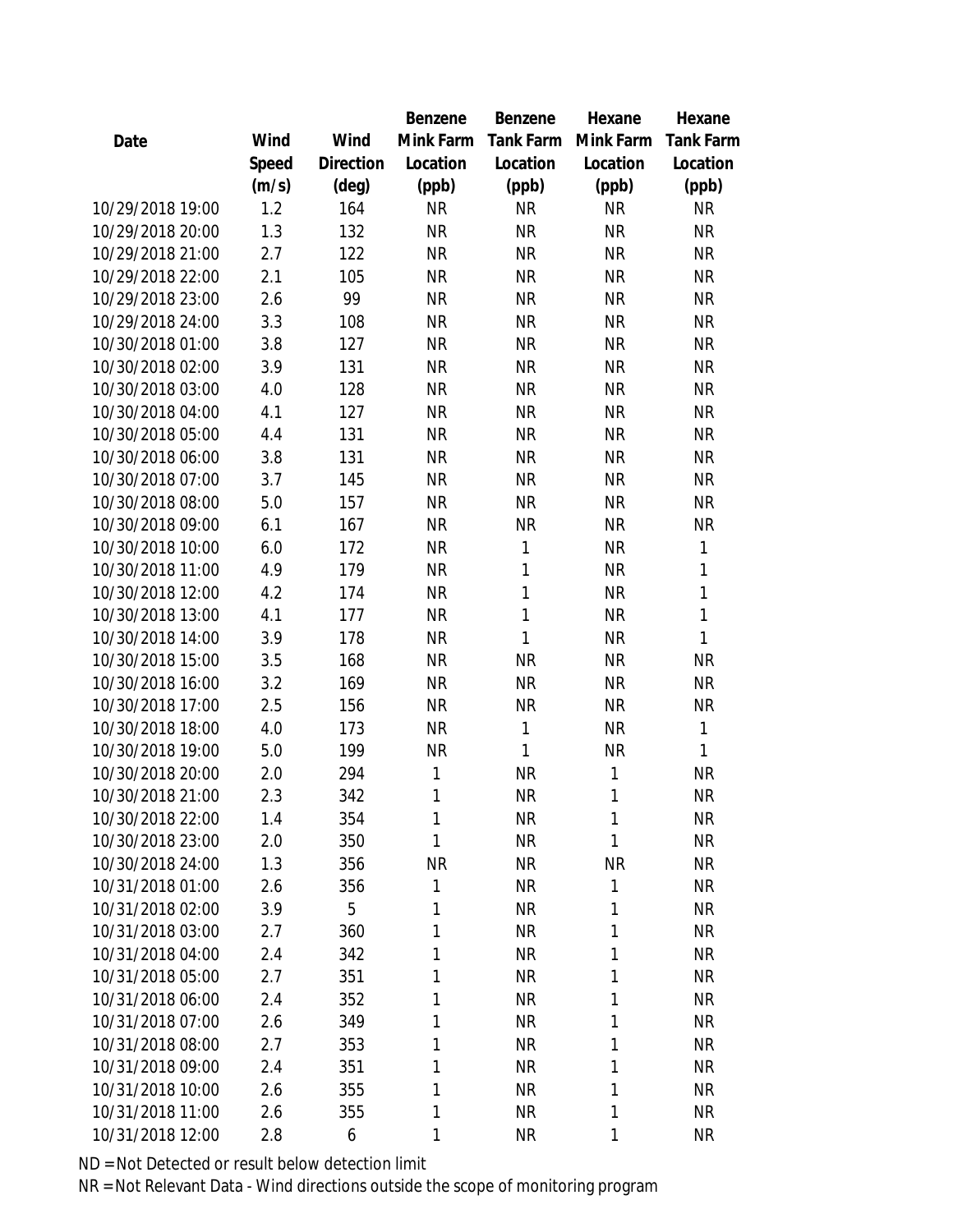|                  |       |                | Benzene   | Benzene   | Hexane    | Hexane    |
|------------------|-------|----------------|-----------|-----------|-----------|-----------|
| Date             | Wind  | Wind           | Mink Farm | Tank Farm | Mink Farm | Tank Farm |
|                  | Speed | Direction      | Location  | Location  | Location  | Location  |
|                  | (m/s) | $(\text{deg})$ | (ppb)     | (ppb)     | (ppb)     | (ppb)     |
| 10/31/2018 13:00 | 1.4   | 360            | <b>NR</b> | <b>NR</b> | <b>NR</b> | <b>NR</b> |
| 10/31/2018 14:00 | 2.5   | 8              | 1         | <b>NR</b> | 1         | <b>NR</b> |
| 10/31/2018 15:00 | 3.2   | 360            | 1         | <b>NR</b> | 1         | <b>NR</b> |
| 10/31/2018 16:00 | 2.5   | 359            | 1         | <b>NR</b> | 1         | <b>NR</b> |
| 10/31/2018 17:00 | 1.8   | 338            | 1         | <b>NR</b> | 1         | <b>NR</b> |
| 10/31/2018 18:00 | 2.3   | 338            | 1         | <b>NR</b> | 1         | <b>NR</b> |
| 10/31/2018 19:00 | 2.5   | 333            | 1         | <b>NR</b> | 1         | <b>NR</b> |
| 10/31/2018 20:00 | 1.4   | 342            | 1         | <b>NR</b> | 1         | <b>NR</b> |
| 10/31/2018 21:00 | 0.6   | 127            | <b>NR</b> | <b>NR</b> | <b>NR</b> | <b>NR</b> |
| 10/31/2018 22:00 | 0.6   | 144            | <b>NR</b> | <b>NR</b> | <b>NR</b> | <b>NR</b> |
| 10/31/2018 23:00 | 0.0   | CALM           | <b>NR</b> | <b>NR</b> | <b>NR</b> | <b>NR</b> |
| 10/31/2018 24:00 | 1.0   | 342            | 1         | <b>NR</b> | 1         | <b>NR</b> |
| 11/1/2018 01:00  | 1.9   | 6              | 1         | <b>NR</b> | 1         | <b>NR</b> |
| 11/1/2018 02:00  | 1.8   | 40             | 1         | <b>NR</b> | 1         | <b>NR</b> |
| 11/1/2018 03:00  | 2.1   | 51             | <b>NR</b> | <b>NR</b> | <b>NR</b> | <b>NR</b> |
| 11/1/2018 04:00  | 2.7   | 41             | <b>NR</b> | <b>NR</b> | <b>NR</b> | <b>NR</b> |
| 11/1/2018 05:00  | 3.2   | 41             | <b>NR</b> | <b>NR</b> | <b>NR</b> | <b>NR</b> |
| 11/1/2018 06:00  | 2.8   | 38             | 1         | <b>NR</b> | 1         | <b>NR</b> |
| 11/1/2018 07:00  | 2.9   | 46             | <b>NR</b> | <b>NR</b> | <b>NR</b> | <b>NR</b> |
| 11/1/2018 08:00  | 2.8   | 47             | <b>NR</b> | <b>NR</b> | <b>NR</b> | <b>NR</b> |
| 11/1/2018 09:00  | 2.8   | 42             | <b>NR</b> | <b>NR</b> | <b>NR</b> | <b>NR</b> |
| 11/1/2018 10:00  | 2.9   | 41             | <b>NR</b> | <b>NR</b> | <b>NR</b> | <b>NR</b> |
| 11/1/2018 11:00  | 3.6   | 42             | <b>NR</b> | <b>NR</b> | <b>NR</b> | <b>NR</b> |
| 11/1/2018 12:00  | 4.7   | 41             | <b>NR</b> | <b>NR</b> | <b>NR</b> | <b>NR</b> |
| 11/1/2018 13:00  | 5.0   | 38             | 1         | <b>NR</b> | 1         | <b>NR</b> |
| 11/1/2018 14:00  | 5.0   | 37             | 1         | <b>NR</b> | 1         | <b>NR</b> |
| 11/1/2018 15:00  | 5.7   | 28             | 1         | <b>NR</b> | 1         | <b>NR</b> |
| 11/1/2018 16:00  | 4.8   | 32             | 1         | <b>NR</b> | 1         | <b>NR</b> |
| 11/1/2018 17:00  | 5.3   | 23             | 1         | <b>NR</b> | 1         | <b>NR</b> |
| 11/1/2018 18:00  | 4.8   | 18             | 1         | <b>NR</b> | 1         | <b>NR</b> |
| 11/1/2018 19:00  | 5.3   | 12             | 1         | <b>NR</b> | 1         | <b>NR</b> |
| 11/1/2018 20:00  | 4.9   | 3              | 1         | <b>NR</b> | 1         | <b>NR</b> |
| 11/1/2018 21:00  | 3.8   | $\overline{2}$ | 1         | <b>NR</b> | 1         | <b>NR</b> |
| 11/1/2018 22:00  | 3.1   | 4              | 1         | <b>NR</b> | 1         | <b>NR</b> |
| 11/1/2018 23:00  | 3.2   | 12             | 1         | <b>NR</b> | 1         | <b>NR</b> |
| 11/1/2018 24:00  | 3.4   | 11             | 1         | <b>NR</b> | 1         | <b>NR</b> |
| 11/2/2018 01:00  | 2.1   | 349            | 1         | <b>NR</b> | 1         | <b>NR</b> |
| 11/2/2018 02:00  | 2.4   | 337            | 1         | <b>NR</b> | 1         | <b>NR</b> |
| 11/2/2018 03:00  | 2.8   | 331            | 1         | <b>NR</b> | 1         | <b>NR</b> |
| 11/2/2018 04:00  | 2.6   | 331            | 1         | <b>NR</b> | 1         | <b>NR</b> |
| 11/2/2018 05:00  | 2.1   | 333            | 1         | <b>NR</b> | 1         | <b>NR</b> |
| 11/2/2018 06:00  | 2.1   | 336            | 1         | <b>NR</b> | 1         | <b>NR</b> |